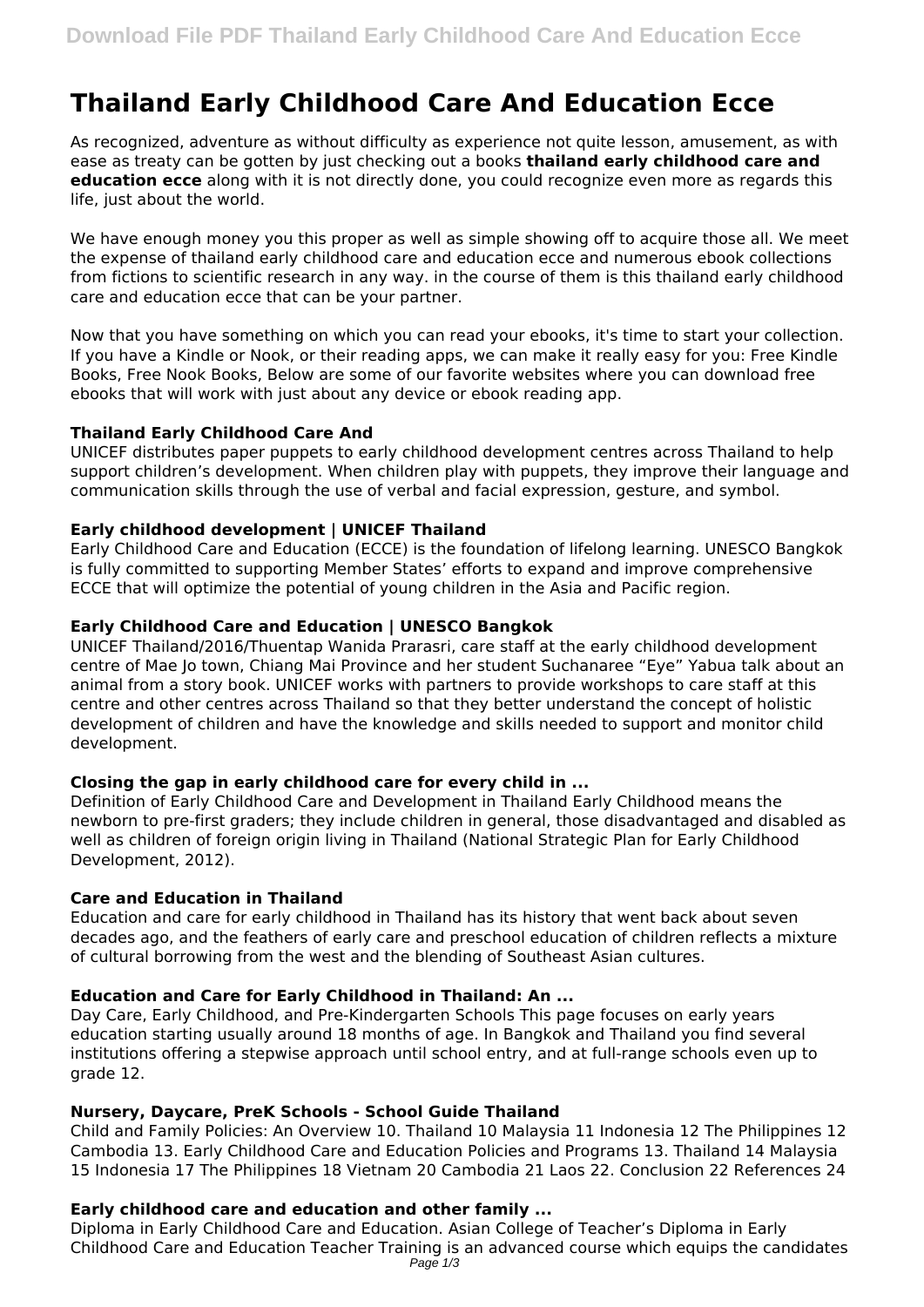with techniques to influence development of children, understand their individual preferences and craft a successful career as an early childhood educator.

## **Diploma in Early Childhood Care and Education Course**

Ensuring that fathers are involved in their children's lives and learning is a core component of Plan International Timor-Leste's Early Childhood Care and Development Programme.

## **Early Childhood | Plan International**

Data and research on early childhood and schools, childhood education and care, Programme for International Student Assessment (PISA), Education GPS, Teaching and Learning International Survey (TALIS), The Review was initiated by the OECD Education Committee in 1996. The actual reviewing of the OECD countries began in 1998 and was completed in 2004.

#### **Early Childhood Education and Care - Home - OECD**

All journal articles featured in Early Child Development and Care vol 190 issue 8. Log in | Register Cart. 2019 Impact Factor. 0.968 Early Child Development and Care. 2019 Impact Factor. 0.968 Search in: Advanced search. Submit an article. New content alerts RSS. Subscribe.

#### **Early Child Development and Care: Vol 190, No 8**

Work in daycare centres and kindergartens, supporting early childhood development. You'll teach English and make sure the children practice good hygiene every day. Focus on supporting the work of local teachers and caregivers whilst working with children from different backgrounds.

#### **Volunteer with Children in Thailand | Projects Abroad**

Early Childhood Care & Development Morgan Stewart 2020-07-06T12:50:52+00:00 Early Childhood Care & Development. Offers high-quality early care and education in Mississippi. Apply for Services Here. For more detailed information from the State Early Childhood Advisory Council of Mississippi on COVID-19 procedures, click here.

## **Early Childhood Care & Development – Mississippi ...**

Early childhood care and education (ECCE), as defined by UNESCO, is the "holistic development of a child's social, emotional, cognitive and physical needs in order to build a solid and broad foundation for lifelong learning and wellbeing." We know these experiences shape young learners minds, attitudes and often behaviors.

## **The Importance of Early Childhood Care and Education ...**

Website listing Early Childhood Education jobs in Thailand. Early Childhood Education job posting site for USA - CA, NY, TX, FL, OH, IL, NJ, PA, GA, MI, NC. Post jobs for free in Canada, UK, Ireland, Germany, UAE/Dubai, India. Apply for overseas jobs for Americans, English-speaking jobs for expats in China, Asia, Europe.

## **Early Childhood Education Jobs Thailand,job openings abroad**

Asian College of Teachers' Certificate in Early Childhood Care and Education Teacher Training is a short course with a focus on teaching and learning associated with early childhood stage. The course has been designed to acquaint the aspiring early childhood educators with the effective teaching methods using a student-centred approach.

# **Early Childhood Care and Education Courses**

INTRODUCTION Early childhood education and care are services for children under compulsory school age involving elements of both physical care and education.1Apart from their critical contribution to cognitive stimulation, socialization, child development, and early education, they are an essential service for employed parents.

## **A global history of early childhood education and care**

Early Childhood-Child Welfare Partnerships U.S. Department of Health and Human Services, Administration for Children and Families Helping Young Children Who Have Experienced Trauma: Policies and Strategies for Early Care and Education

#### **Early Childhood and Child Care Services - Child Welfare ...**

Early Care and Early Childhood Studies, BS (Non-Certification) UTRGV's Bachelor of Science in Early